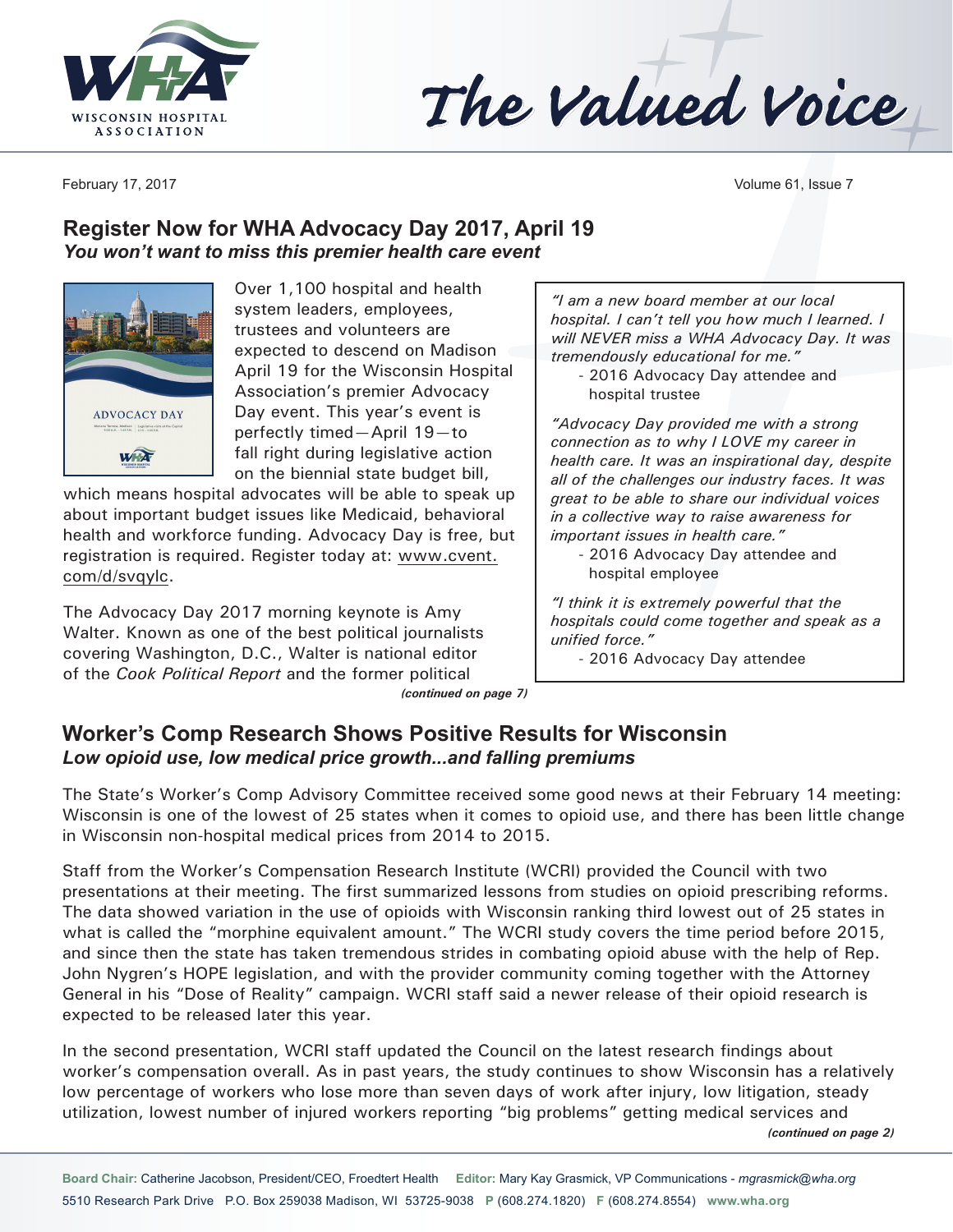#### **Continued from page 1 . . . Worker's Comp Research Shows Positive Results for Wisconsin**

lowest percentage of injured workers that are "very dissatisfied" with overall care. With respect to medical prices, in 2014-2015, medical prices for non-hospital services grew just 1.8 percent.

All of this is good news for Wisconsin's injured workers. As reported in last month's *Valued Voice* (www.wha.org/pubArchive/valued\_voice/WHA-Newsletter-1-13-2017.htm#4), the Council also heard from Bernie Rosauer, president of the Wisconsin Compensation Rating Bureau (WCRB)—the independent agency that establishes rates charged by insurance companies for worker's compensation insurance coverage in Wisconsin—who discussed the positive attributes of Wisconsin's worker's compensation system. In a presentation provided to the Council, Rosauer reminded the Council that worker's compensation insurance rates decreased by -3.19 percent in 2016 for all job classifications in aggregate, but decreased even more for manufacturing at -5.00 percent. Rosauer noted that Wisconsin has "got a good thing going" with its worker's compensation system, and that other states are aware of Wisconsin's well-functioning system.

### **Expansion of Rural Broadband Grant Program Proposed in New Bill** *Broadband expansion also proposed in Governor's state budget*

As part of the Rural Wisconsin Initiative to improve infrastructure and meet the needs of rural communities in Wisconsin, Sen. Howard Marklein (R-Spring Green) and Rep. Romaine Quinn (R-Rice Lake) are circulating a bill for co-sponsorship that makes several changes to advance broadband infrastructure in underserved areas of Wisconsin.

The proposed legislation incorporates proposals promoted by Gov. Scott Walker in December 2016 and in the 2017-19 executive budget bill as well as recommendations made by the 2016 Study Committee on Rural Broadband. The proposed bill would:

- Allocate an additional \$15.5 million to the Rural Broadband Expansion Grant Program for additional 2017 grant awards from surplus and unencumbered funds in various telecommunications program funds.
- Remove limitations to the total annual value of grants that may be made through the Rural Broadband Expansion Grant program.
- Incorporate new priority criteria and definitions for the Rural Broadband Expansion Grant Program that were recommended by the Study Committee on Rural Broadband. One of those new criteria includes a requirement that the grant program consider impacts of a proposed grant on the ability of individuals to access health care services from home and the cost of those services.
- Prohibit the Department of Natural Resources (DNR) and the Department of Transportation (DOT) from requiring any appraisal or charging any fee prior to granting an easement for construction of broadband infrastructure in underserved areas.
- Reallocate funding for and makes changes to the Technology for Educational Achievement (TEACH) Program.

In September 2016, WHA and Hospital Sisters Health System (HSHS) testified to the Legislative Study Committee on Rural Broadband regarding the importance of the Rural Broadband Expansion Grant Program. They said affordable, fast and reliable broadband is becoming increasingly connected to improving and ensuring access to health care in Wisconsin, particularly in rural areas of the state. WHA and HSHS also made recommendations for advancing rural broadband infrastructure, including explicitly recognizing and considering health care-related impacts when evaluating applications for the Rural Broadband Expansion Grant Program.

"Hospitals and health systems appreciate the Legislature's and the Governor's efforts to promote affordable, fast reliable broadband access throughout Wisconsin," said WHA President/CEO Eric Borgerding. "For health systems and the communities they serve, affordable, fast, reliable broadband at remote rural hospitals and clinics and at home is increasingly a means to improve access to and reduce health care expenditures in rural areas through telemedicine and emerging technologies."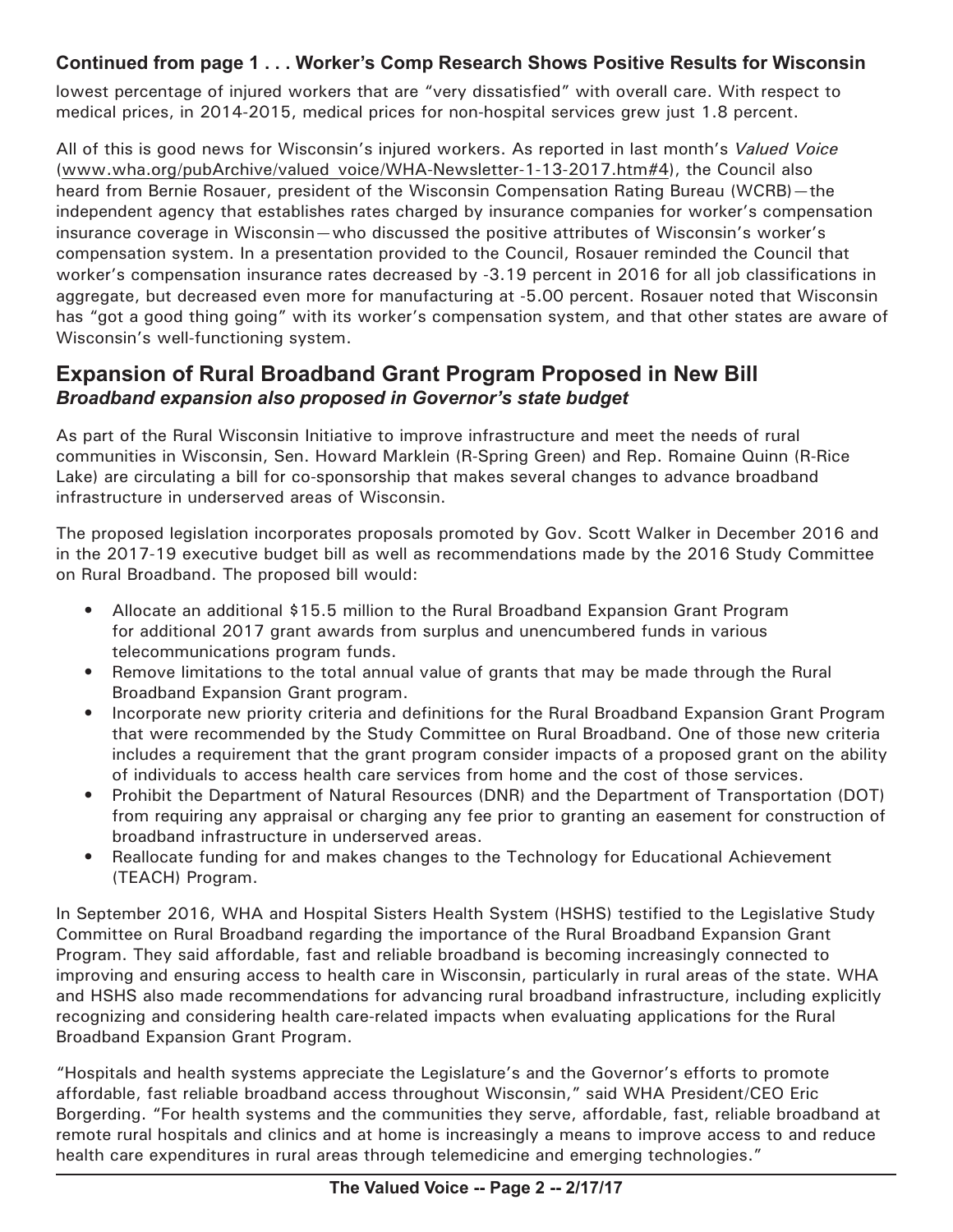# President's Column

## **Obamacare Debate Brings High Stakes for Wisconsin** *By Eric Borgerding, President and CEO*

It seems we may soon see action on the ACA, and nowhere will debate be more contentious or high stakes as in Medicaid where two huge issues are in play—funding for states and spending limits. They are intertwined, must be considered together, and in the end cannot penalize states like Wisconsin that did indeed expand Medicaid, though not as prescribed by Washington.

First, creating spending caps in Medicaid does not diminish the need for this safety net program, nor does it lessen the need for care in our hospitals, emergency rooms and clinics. Demand for Medicaid is driven by social and economic factors that are often beyond the control of an individual, a state or a health system. And there are components of Medicaid, including coverage for the elderly and disabled, that will continue to be expensive and that in an inflexibly capped expenditure environment will crowd out other in-need populations. These dynamics could be particularly troubling in states like Wisconsin that did not adopt ACA-defined Medicaid "expansion" and must be factored into whatever comes next.

Giving states more program flexibility, as is being floated under all the Medicaid proposals, holds promise if exercised prudently and done within a Medicaid program that remains a responsive safety net. But giving states greater flexibility is not a substitute for more equitable funding.

Which brings me to the second, and in some ways even more critical and primary issue—establishing the base level of federal Medicaid funding for each state going forward. This must be done in a manner that treats all states fairly. If not, those that either rejected ACA Medicaid expansion or, like Wisconsin, expanded coverage their own way and with their own money will be harshly penalized under new funding formulas. Sounds strange that in this anti-Obamacare environment a state that actually rejected one of its most heavy-handed federal dictates could indeed be punished for doing so, but it's true.

Here's why - the Obama Administration defined "expansion" as making people with incomes up to 138 percent of the federal poverty level (FPL) eligible for Medicaid, regardless of how many people a state might actually add to Medicaid. In other words, expand their way and the Feds would cover up to 90 percent of the cost of doing so…expand a different way, no enhanced funding. This "policy lever" has worked for 31 states, but for 19 it has not, including Wisconsin. Congress and the President should now redefine Medicaid "expansion," including recognizing how it has been and, as importantly, how it can be achieved.

Here's why they must - after rigorous debate, Wisconsin rejected Obamacare-defined "expansion" but instead added 130,000 people below 100 percent FPL, those "in poverty," to Medicaid. But according to Washington, this was not "expansion," and thus not eligible for enhanced federal funding. It is a consummate example of Washington's "our way or the highway" mentality that has created a state patchwork of Medicaid haves and have nots that is proving one of the biggest snags in the repeal and replace debate.

Our rough estimate puts the added cost to Wisconsin for not "expanding" Medicaid the Washington way, (despite adding 130,000 impoverished people to our Medicaid program) at about \$280 million per year. In other words, 31 states receive nearly 100 percent federal funding for the exact same population that Wisconsin now spends over a quarter-billion dollars per year to cover. Since 2014 we have been essentially penalized upwards of one billion dollars while expanding coverage to 130,000 of our most vulnerable, impoverished citizens. This could also mean Wisconsin will receive fewer federal Medicaid dollars under new funding formulas and spending caps now being considered in the Obamacare replacement.

This is more than a math exercise. These are dollars that could be used to expand our diminishing health care workforce, train more primary care doctors, improve access in underserved rural and urban *(continued on page 8)*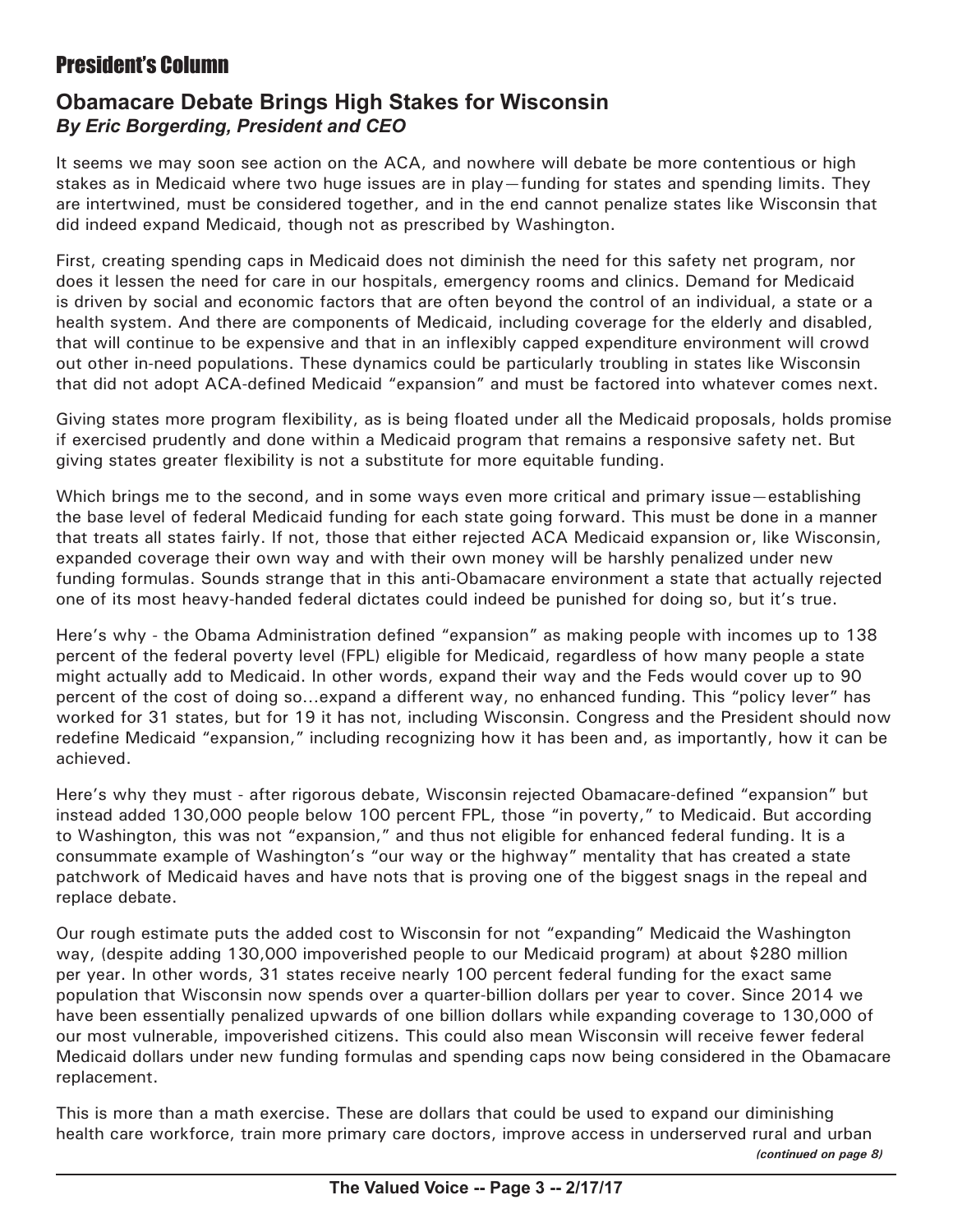# **Grassroots Spotlight**

# **Children's Hospital of Wisconsin Hosts Milwaukee Legislators**



Children's Hospital of Wisconsin (CHW) hosted 12 Milwaukee-area legislators January 27. While at CHW the legislators were able to tour the emergency department, the Herma Heart Center and also learn about various community health programs, including Project Ujima, school nurses and community health navigators.



*Pictured from L to R: Rep. JoCasta Zamarripa, Rep. David Crowley, Rep. Christine Sinicki, Rep. Evan Goyke, Diana Vang-Brostoff and Rep. Jonathan Brostoff (foreground), Sen. Chris Larson, Rep. David Bowen, Michelle Mettner (CHW), Rep. Daniel Riemer, Rep. Josh Zepnick, Dr. Marc Gorelick (CHW), Maggie Butterfield (CHW), Jenny Palmer (CHW).*

# **Prescription Drug Monitoring Program Status and Guidance Discussed at MEB**

Approximately 12,000 prescribers have registered to use the new Prescription Drug Monitoring Program (PDMP) since the new version of the program was launched in mid-January according to a PDMP staff presentation to the Medical Examining Board (MEB) February 15. PDMP staff estimated that around 36,000 prescribers will be registered on the PDMP by April 1. On April 1, most prescribers will be required by state law to check the PDMP prior to prescribing reported controlled substances.

The Board and PDMP staff also discussed the permissibility of delegates to fulfill a required check of the PDMP on behalf of a prescriber, identified barriers to physician registration with the PDMP, the status of additional functionality of the PDMP and how to comply with the new mandate.

### *PDMP Delegates*

PDMP staff said the new PDMP system has a "delegate" function that allows a prescriber to link his or her account to a registered delegate that has also registered with the system. When that linked registered delegate checks the PDMP system for the prescriber's patient, such check is recorded by the PDMP system as a check of the PDMP by the prescriber. However, PDMP staff said that some prescribers have been having difficulties with the delegate functionality. Staff recommended that prescribers and delegates work together to make sure the delegate has only one account and the prescriber links the exact same name and information identified in the delegate's registered account to ensure a successful and non-duplicative link to the prescriber's delegate account.

*(continued on page 5)*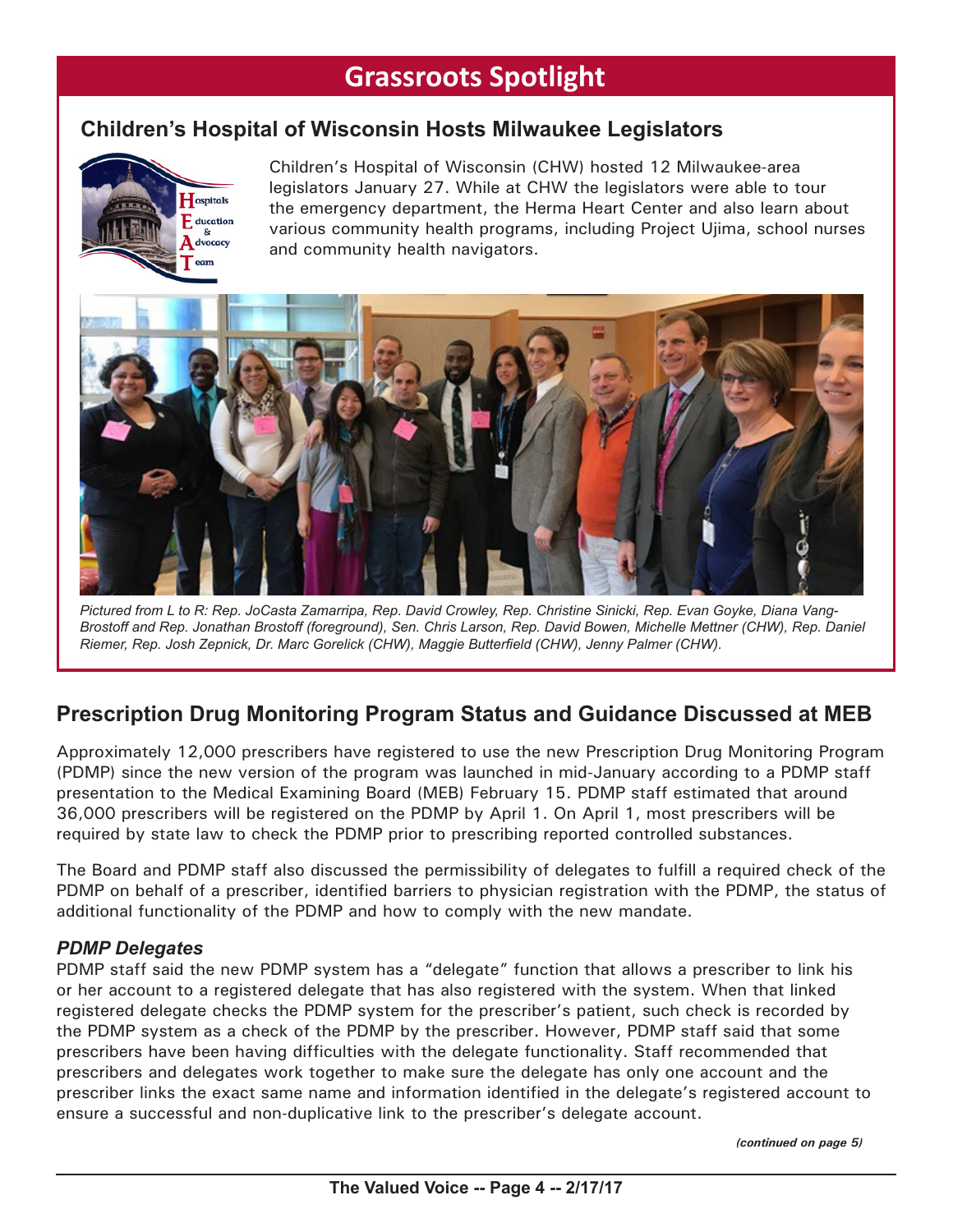### **Continued from page 4 . . . Prescription Drug Monitoring Program Status and Guidance Discussed at MEB**

#### *PDMP Registration*

Various concerns regarding difficulties with the registration process were also discussed by the Board and staff. A key issue was ensuring that a prescriber enter exactly the same information that appears in the prescriber's licensure information with the Department of Safety and Professional Services. Physicians have also had difficulties registering if the physician is missing information such as phone number or specialty from the licensure information held by the Department. In such cases, physicians will need to contact the Department to complete registration.

#### *Medical Director Access to PDMP*

PDMP staff also provided an update on upcoming additional functionalities of the new PDMP system. Staff indicated that by April 1, prescribers will be able to see their own prior prescribing history as they had been able to do so under the prior system. Staff also said that by April 1 medical directors will have access to the PDMP to review prescribing reports of the physicians that he or she oversees.

#### *PDMP Integration with EHRs*

Board members asked about the status of PDMP functionality to enable prescribers to check the PDMP through their electronic health record. Staff said they are working with the Department's technology vendor WIN to have two EHR integration pilots running by April 1, but at this time those pilots and their timelines have not yet been finalized. Staff also indicated that several health care systems have indicated interest in working with the Department's technology vendor to complete an EHR integration and that integration work would be completed by the vendor on a first-come first-serve basis.

#### *Compliance Standards*

The Board also discussed its compliance role after April 1 in determining whether various physician workflows for checking the PDMP prior to making a prescription are compliant with the upcoming mandate. In particular, the Board discussed how far in advance a physician could check the PDMP prior to prescribing to a patient. The Board indicated a reluctance to set a bright-line time requirement but instead believed that in some cases a check a day ahead of time would be reasonable while in other circumstances a longer timeline would be reasonable. The Board indicated they would discuss this issue in an upcoming Board newsletter.

Additional training materials and contact information are now available on the new PDMP website. To view that information, go to: https://pdmp.wi.gov/training-materials.

# **Enroll Your Physicians Today in WHA Physician Quality Academy**

Physicians are leading or playing significant roles in a variety of quality improvement efforts in WHA member hospitals and health systems. Knowledge about quality improvement tools and principles can increase the likelihood that those physicians will be more successful in and comfortable with their leadership role.



Enrolling those physicians in WHA's Physician Quality Academy will ensure they have access to the training and resources necessary to lead successful quality improvement initiatives. Participants will learn to design and conduct quality improvement projects utilizing proven improvement models; interpret data correctly; facilitate physician colleague engagement in quality improvement and measurement; and, discuss quality requirements, medical staff functions and their link to quality improvement.

The Academy will be offered twice in 2017, which will allow a physician to choose the cohort that works best for his/her schedule: Cohort #1 will be held May 10 and July 21; Cohort #2 will be September 29 and November 3. Attendance is limited to the first 100 registrants per cohort, so register your physicians today at www.cvent.com/d/wvq5nm. For more information contact Jennifer Frank at *jfrank@wha.org* or 608-274-1820.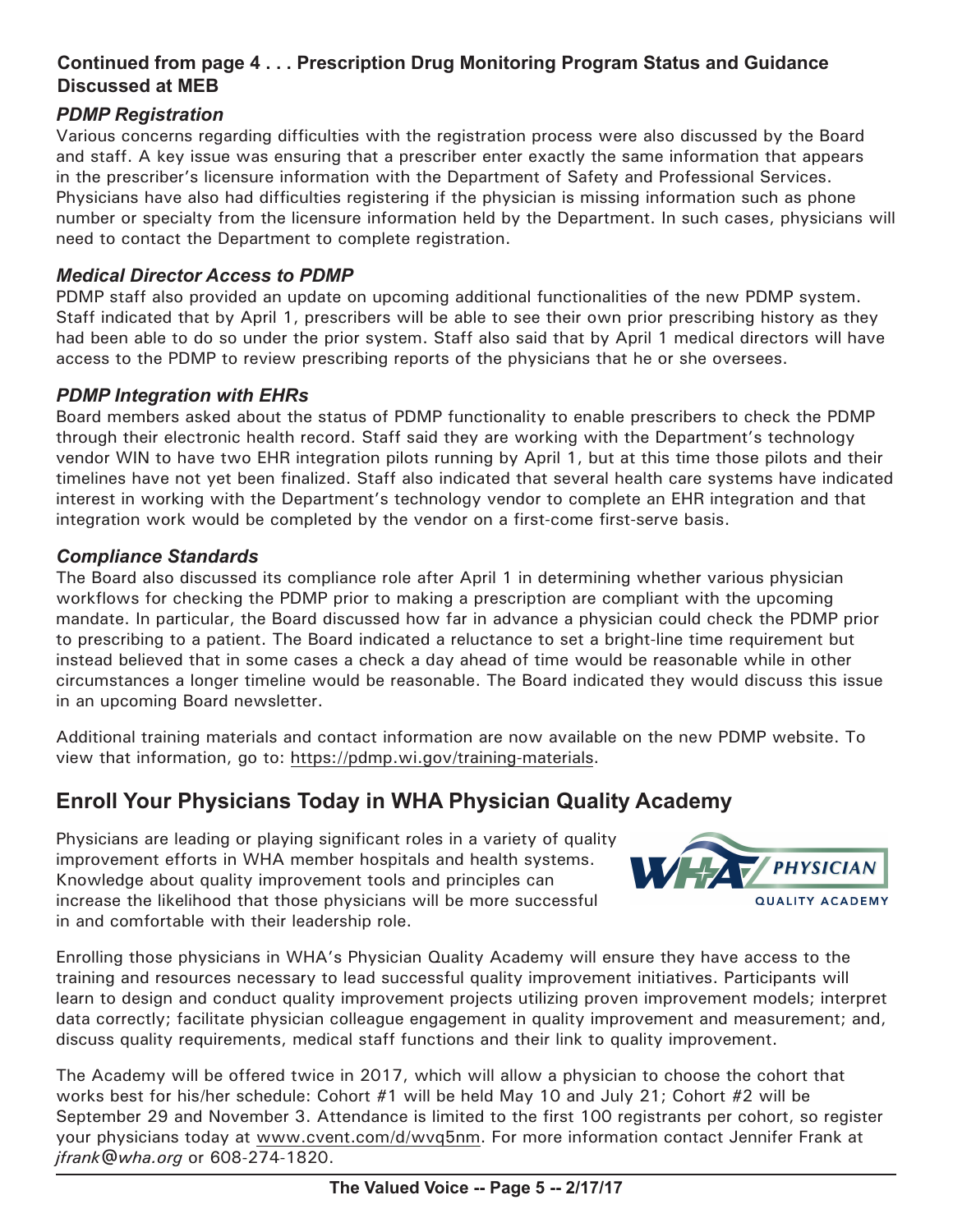# **WHA Hosts Webinar on New CMS Regulations on Emergency Preparedness**

On Wednesday, March 15 from 12:00 to 1:00 pm, WHA will host a Member Forum webinar discussing the regulations finalized in September 2016 by the Centers for Medicare & Medicaid Services (CMS) that establish emergency preparedness requirements for hospitals, long-term care (LTC) facilities and other health care providers. (See https://www.federalregister.gov/documents/2016/09/16/2016-21404/ medicare-and-medicaid-programs-emergency-preparedness-requirements-for-medicare-and-medicaid.)

The rule, which must be implemented by November 15, 2017, adds regulations to existing Conditions of Participation that these health care organizations must meet in order to participate in Medicare and Medicaid. Specifically, the rule requires hospitals, critical access hospitals (CAHs), and LTC facilities to develop an emergency preparedness plan, communications plan, policies and procedures, and training and testing program and to implement emergency and standby power systems.

The webinar will cover these new standards for hospitals, CAHs and LTC facilities. It is intended for emergency preparedness directors at WHA member organizations.

The webinar is complimentary, but pre-registration is required. To register for the webinar, visit: www.cvent.com/d/p5qnl1.

For registration questions, contact Kayla Chatterton at *kchatterton@wha.org* or call 608-274-1820.

### **Registration is still open for the 2017 WHA Physician Leadership Development Conference** *March 10-11, 2017, The American Club, Kohler*

Register today: www.cvent.com/d/nvq2w6

# **WisHHRA Annual Conference for Health Care HR Professionals, April 5-7**

The Wisconsin Healthcare Human Resource Association (WisHHRA) will celebrate its 50th anniversary as part of its annual conference for health care HR professionals April 5-7 at The American Club in Kohler.

The focus of the 2017 conference is "Honoring the Past, Treasuring the Present, Shaping the Future," with a keynote session by nationally-known radio talk show host James T. Harris. In addition, this year's conference will also include the popular annual legal and legislative update sessions, as well as several best practice and case study sessions, allowing attendees to learn from their peers and coach each other through. This year, all five core competencies for health care HR leadership will be offered in one conference.

Anyone who has human resource responsibilities in a health care organization will benefit from the educational agenda and is welcome to attend. In addition, the program has been submitted to the HR Certification Institute for continuing education/recertification credit. This conference also offers the opportunity to take the Certified in Healthcare Human Resources (CHHR) exam (separate registration required).

The full conference brochure is included in this week's packet. Online registration is available at www.cvent.com/d/9vqfjn. For registration questions, contact Kayla Chatterton at 608-274-1820 or email *kchatterton@wha.org*.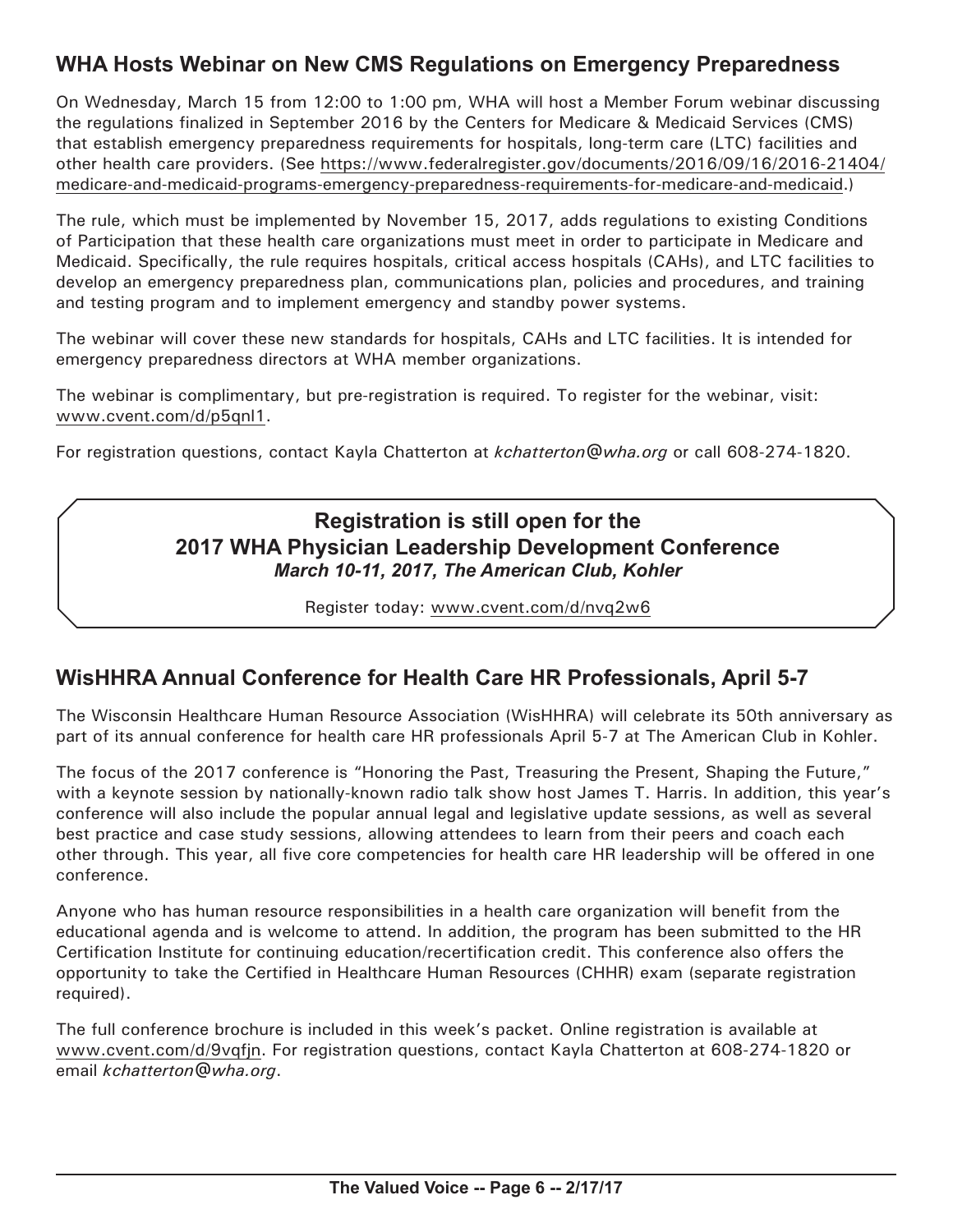# **Member News: SSM Health Names Laura Kaiser as next President/CEO**



*Laura Kaiser*

Laura Kaiser has been selected by the SSM Health Board of Directors as the health system's new president/chief executive officer. Kaiser will begin with SSM Health May 1 and replace William P. Thompson, who will retire at the end of April after 37 years of service with the organization.

Kaiser is an accomplished health care executive with more than 30 years of experience in improving clinical quality and patient satisfaction, fueling operational performance and growth, and successfully facilitating health care integration. She comes to SSM Health from Intermountain Healthcare, where she has served as executive vice president/chief operating officer for the past five years. Prior to Intermountain Healthcare, Kaiser spent 15 years at Ascension Health, serving

in a number of leadership roles, including Ministry market leader of the Gulf Coast/Florida region for Ascension and president/CEO at Sacred Heart Health System.

Kaiser, a Missouri native, earned a Bachelor of Science in Health Services Management from the University of Missouri-Columbia as well as a Master of Business Administration and Master in Healthcare Administration from Saint Louis University. She is also a Fellow of the American College of Healthcare Executives.

## **Influenza Hitting Communities, Schools, Long-Term Care**

Wisconsin and the entire country is experiencing a significant increase in influenza activity, with outbreaks in schools, long-term care and communities. According to the Wisconsin immunization report prepared by Jon Temte, MD (www.wha.org/Data/Sites/1/influenza/flu2-16-17.pdf), in Wisconsin, 85 percent of recent detections are influenza A and 97 percent of A viruses are H3N2. There have been 837 influenza-related hospitalizations since September 1, 2016, with 97 admitted to ICU and 12 requiring mechanical ventilation. This compares to 163 hospitalizations last year at this time, and 3,763 for the 2014-2015 season. Sixty-six percent of hospitalizations have been in individuals age 65 and older. Influenza A[H3N2] is less kind to elders; across the U.S. one out of every 870 people age ≥65 has been hospitalized with laboratory-confirmed influenza.

#### **Continued from page 1 . . . Register Now for WHA Advocacy Day 2017, April 19**

director of ABC News. Over the past 14 years, Walter has built a reputation as an accurate, objective and insightful political analyst. She is a regular panelist on NBC's *Meet The Press*, PBS' *Washington Week*, and Fox News' *Special Report with Bret Bair*. She also provides political analysis every Monday evening for the *PBS NewsHour*. The day's luncheon keynote will be Governor Scott Walker (invited), and a legislator panel discussion will round out the morning sessions.

WHA strongly believes the afternoon's legislative meetings are the most important aspect of the day and encourages attendees to register for Advocacy Day with a legislative visit. To prepare attendees for their meetings, WHA schedules all meetings, provides an issues briefing at Advocacy Day and an optional preevent webinar on legislative visits.

Assemble your hospital contingent for Advocacy Day 2017 April 19 at the Monona Terrace in Madison. Registration is open at: www.cvent.com/d/svqylc.

For Advocacy Day questions, contact Jenny Boese at 608-268-1816 or *jboese@wha.org*. For registration questions, contact Kayla Chatterton at *kchatterton@wha.org* or 608-274-1820.